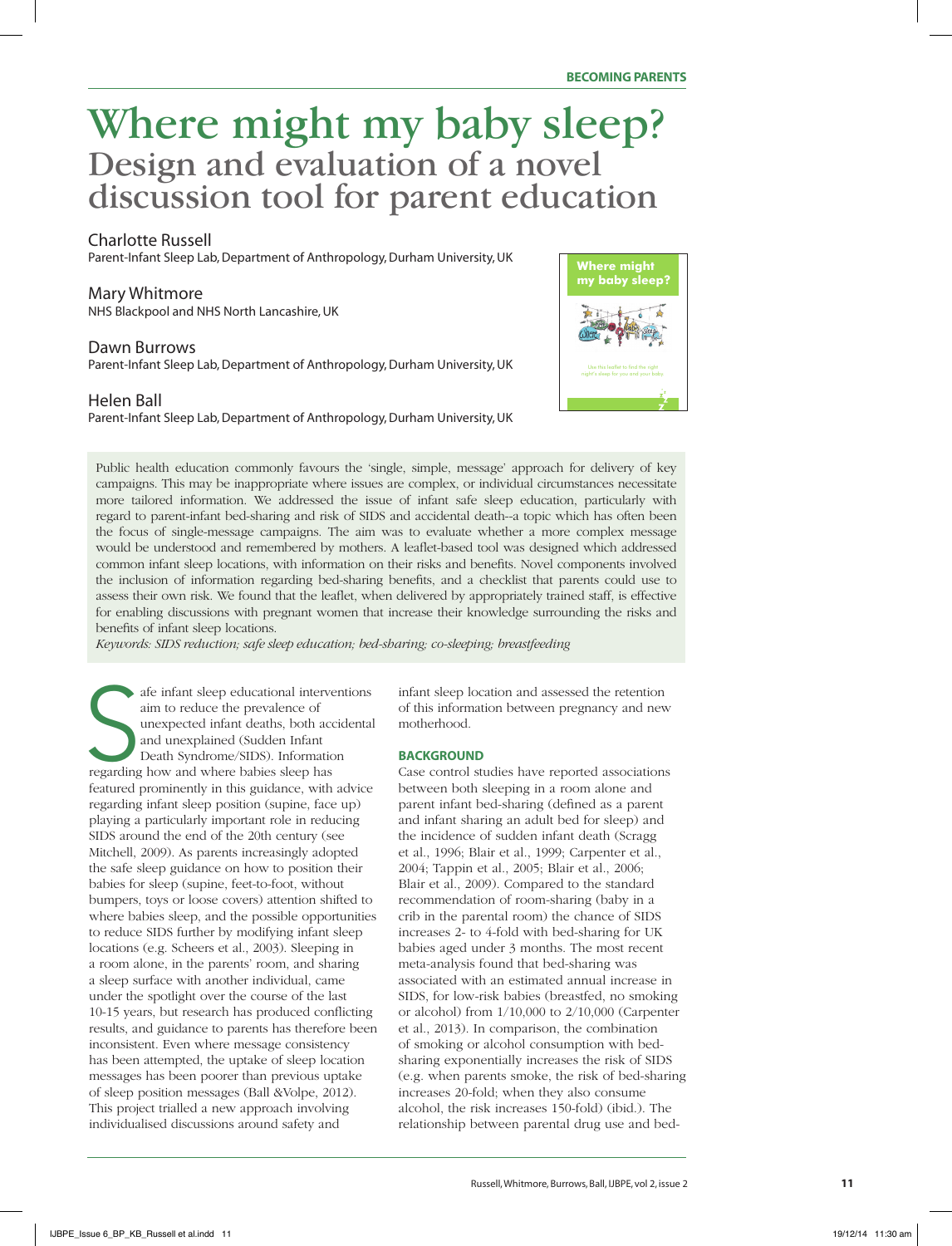sharing with SIDS is difficult to study, but the limited amount of data available suggest the risk is at least that associated with alcohol and bedsharing, and possibly greater (Blair et al., 2009; Carpenter et al., 2013).

# Bed sharing has been associated with positive outcomes

Bed-sharing has also been associated with beneficial outcomes, including more frequent night-time breastfeeding, more months of breastfeeding, and improved ease of night-time care (Ball, 2002; McCoy et al., 2004; McKenna & Volpe, 2007; Kendall–Tackett et al., 2010; Ball et al., 2011; Ward, 2014). The risks and benefits of bed-sharing are therefore largely dependent on contextual factors (Blair et al., 2014; Fetherstone & Leach, 2012; Blabey & Gessner, 2009) making a universal recommendation inappropriate and potentially harmful to low-risk individuals (Ball & Volpe, 2013). Similarly, some parents perceive benefits associated with having their babies sleep alone, including attempts to encourage selfsoothing and settling alone, reduced disturbance of parental sleep, and making use of a nursery.

In taking an authoritative public health approach (Beattie, 1991) most prominent strategies implemented to reduce SIDS have focused on simple do's and don'ts (don't put baby prone, keep head uncovered, etc). In the same vein, 'don't bed-share' messaging was disseminated via information campaigns (e.g. posters and pamphlets) that recommended against bed-sharing either universally, or in specific circumstances. In so doing, campaigns have conveyed a message focused on the elimination of key practices thought to be linked with SIDS (smoking, bedsharing etc). This mass-marketing approach with simple authoritative messages mirroring road safety and anti-smoking campaigns became popular for delivering sleep location messages in the late 2000s. Extreme examples of this strategy include depicting mothers' bodies as meat cleavers, or bed headboards as tombstones, where more subtle campaigns have employed fairytales or nursery rhymes to convey the same message. In contrast, another approach involving risk reduction (rather than risk elimination) has been implemented in other contexts (as with safer sex, safer formula use, or clean needle campaigns). The former campaigns provide no information about the reasons why parents might bed-share, the benefits associated with bed-sharing, or how to reduce the risks of the bed-sharing environment. This strategy deprives parents of important safety information, should they bed-share deliberately or accidentally. Despite advice against bed-sharing throughout the first decade of 21st century, studies have consistently found that 50% of all babies, and over 70% of breastfed babies in the UK had slept

in an adult bed with one or both parent(s) either deliberately or accidentally, by the time they were 3 months old (Ball, 2002; Ball, 2003, Blair & Ball, 2004, Infant Feeding Survey, 2010).

# Most babies have slept in an adult bed by 3 months

Recent commentators have suggested that current approaches fail to recognise the complexity of the evidence surrounding bedsharing, and identify ethical issues relevant to both parents and health professionals associated with failing to provide a more nuanced educational strategy, which caters for both low and high-risk families (Fetherston & Leach, 2012; Ball & Volpe, 2013; Gaydos et al., 2014). In recognition that inflexible, authoritative approaches are ineffective in reducing SIDS and SUDI further, negotiated and participatory approaches are gaining favour (Ward, 2014; Gaydos et al., 2014). Such approaches facilitate provision of more nuanced information, and enable parents to consider how they may balance competing needs when making decisions about how to care for their baby at night (Tully & Ball, 2013; Russell, Volpe & Ball, in press).

Although sleep safety campaigns are employed by health-care trusts, councils and safeguarding boards, their effectiveness in terms of parent knowledge of risk reduction has been rarely evaluated. Where recipient and user satisfaction have been evaluated, outcomes have been poor (Evans & Robinson, 2012; Dodd, 2012)

In 2007, the WHO/UNICEF Baby Friendly Initiative was implemented by Primary Care Trusts in NHS Blackpool and NHS North Lancashire. A key principle of the BFI programme is that, 'All mothers are given full information about the benefits and risks of, and contraindications to, bed-sharing' [UNICEF, no date]. However, many health professionals reported that they felt unprepared for discussing infant sleep locations with mothers and pregnant women, and providing safe sleep location information. This paper reports on an education initiative based in North-West England that aimed to address this need as a service delivery evaluation.

#### **METHODS: THE TOOL**

Researchers from Durham University worked in partnership with health professionals in NHS Blackpool and North Lancashire to develop an infant sleep education tool called 'Where will my baby sleep?' This was an illustrated 8 page booklet designed to help health professionals engage in discussion with parents about the risks and benefits associated with different infant sleep locations, and to help parents conduct an individual risk assessment for common sleep scenarios. The tool was designed to be visually appealing using cartoon images and short passages of text.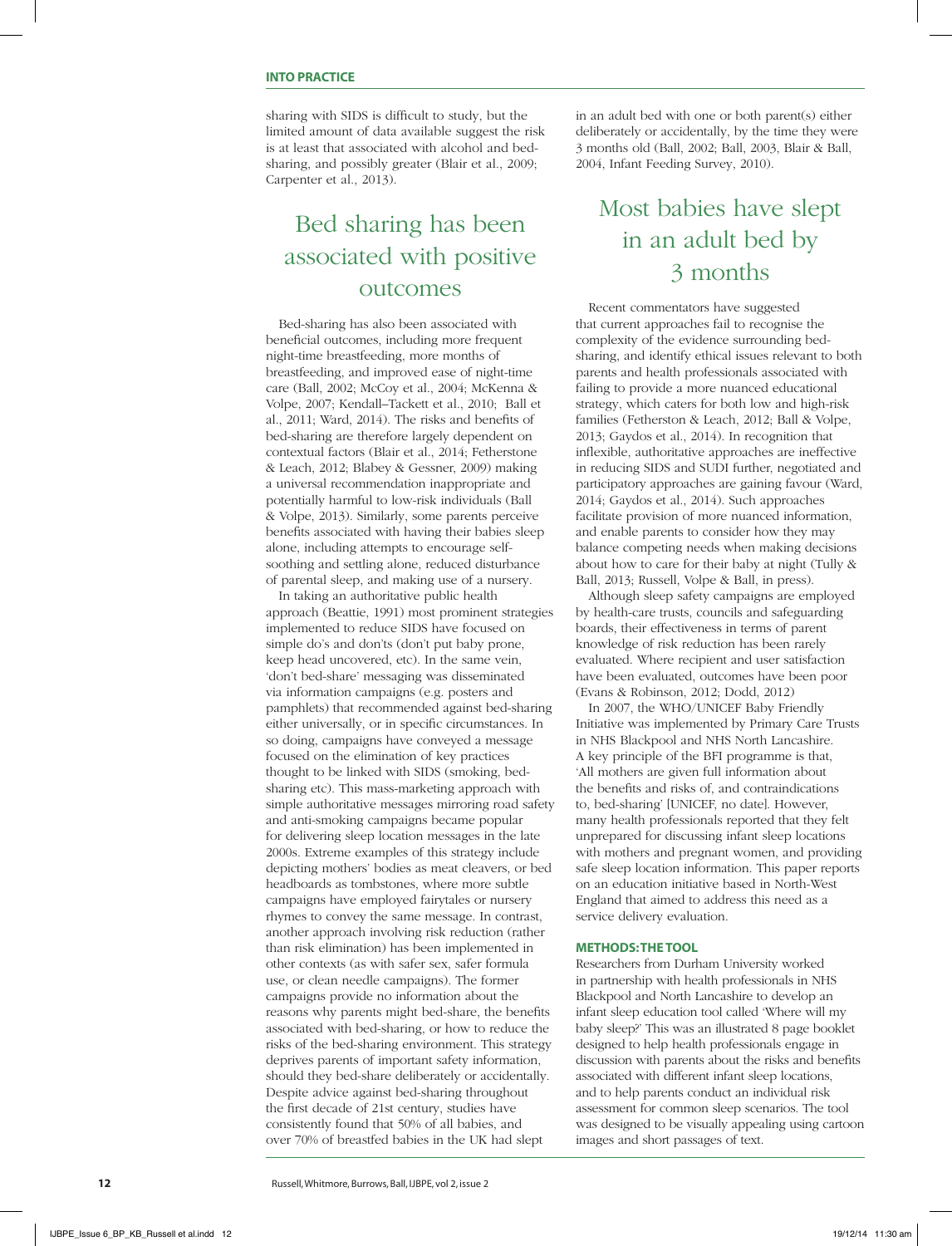# **Where might my baby sleep?**

Some babies sleep in bed with their parents for some or all of the night.



#### **Why might I do that?**

Breastfeeding lying down in bed can be quick and easy. Breastfed babies<br>feed frequently and having baby sleep next to you in bed can help with<br>frequent feeds. Breastfeeding also reduces the risk of Sudden Infant<br>Death Synd Sometimes, breastfeeding mums take baby into bed to feed and fall

asleps without meaning to. As well as to feed, parents sometimes sleps<br>with their babies under special circumstances, such as when they are<br>unwell, teething, or have had an injection.<br>In the UK, approximately 50% of all ba

**What should I think about?** Breastfeeding mothers often find bed-sharing a very positive experience when done carefully, but you must decide whether or not you are able to do it as safely as possible.

**Complete the bed-sharing questions on pages 8 and 9 to see what you should consider before bed-sharing. Then, turn to page 10 for information on how to bed-share more safely.**

 $\sqrt{5}$ 

Information was presented in a question and answer format that sought to engage expectant mothers/parents in discussion about relevant sleep locations (room alone, parental room, bedsharing, sofa or armchair sharing). Only one strict item of guidance was provided (to never sleep with a baby on a sofa or armchair) as at the time of publication of the leaflet, this was considered the greatest risk to infants both in terms of SIDS and accidental deaths (see below). The centre page of the tool contained a bed-sharing checklist which listed factors associated with SIDS/SUDI while bed-sharing, and prompted participants to question their own circumstances with relation to these risk factors. Also listed were the reasons why each factor affected infant sleep safety, in terms of increased SIDS or accidental SUDI, as well as an indicator of the strength of evidence. (see link to leaflet at end of article).

# **APPROVAL PROCESS**

As this work was commissioned by NHS Blackpool and NHS North Lancashire as a service delivery evaluation, the local NHS research ethics advisory board determined that its approval was not required.

Approval for use of the tool was made contingent upon the inclusion of the directive to, 'Never sleep with baby on a sofa' by the local Safeguarding Board.

#### **IMPLEMENTATION**

The leaflet was distributed antenatally by community midwives to all mothers attending scheduled 34-week appointments, and ad hoc to attendees at hospital clinics, during late 2011 and 2012. All staff tasked with implementing the evaluation (community midwives and peer supporters) received one-to-one training (from MW) together with an information pack containing background information on bed-sharing research

evidence; an implementation guide, including a key points sheet (see link at end of article); and information regarding the aims of the Service Evaluation.

Staff were asked to explain the leaflet to mothers and use it to prompt discussion about infant sleep location. As a minimum, staff were asked to talk women through the structure of the leaflet, and demonstrate how to use the self-screening checklist; to note that bed-sharing is a common occurrence, especially among breastfeeding mothers and babies, and that it happens both intentionally with planning, and unintentionally; to point out the pros and cons of bed-sharing and guidance relating to how to make bed-sharing safer; to make the point that circumstances can change from day-to-day; women should reconsider their risk factors as needed; to say the leaflet is to take away, and reused as a tool to refer to both before and after their baby is born; and to place a sticker on the mother's notes to show the leaflet had been given to the mother and discussed.

## **EVALUATION**

The evaluation was conducted using a pre-test post-test design. Pre-intervention data were collected of mothers' infant sleep safety and location knowledge at Blackpool Infirmary postnatal ward from July to November 2010. Postintervention data collection of mothers' infant sleep safety and location knowledge were conducted in the same setting 18 months later from February to August 2012. Mothers were approached opportunistically while on the postnatal ward of the Blackpool Victoria Infirmary by trained staff (peer supporters) and asked to complete an infant sleep safety questionnaire. In the pre-test phase, all women present on the ward were approached during designated time periods (based on staff availability to give out the questionnaire). Postintervention participants were similarly recruited by targeting all those present on the ward who had received the tool antenatally (identified via the sticker placed on their patient care notes).

#### **RESULTS**

Completed questionnaires were obtained from 173 pre-test and 97 post-test respondents. Responses, predominantly in the form of binary data and likert scales, were coded into SPSS, and data were analysed using descriptive statistics and the chisquare test. To avoid problems associated with small categories some data were re-coded prior to analysis. Where assumptions for Chi-square were not met, Fisher's exact test was used.

The mean age of respondents in both groups was 28 years. Respondents were overwhelmingly White (82.7% in the pre-test group, 85.6% post-test). Although there were no statistically significant differences between the groups, posttest respondents were slightly more likely to have a university education (24.8% vs 20.3%, p=.762); have a household income of £40k plus (17.5% vs 15.6%, p=.883); and be married or living with a partner (81.4% vs 72.3%, p=.085).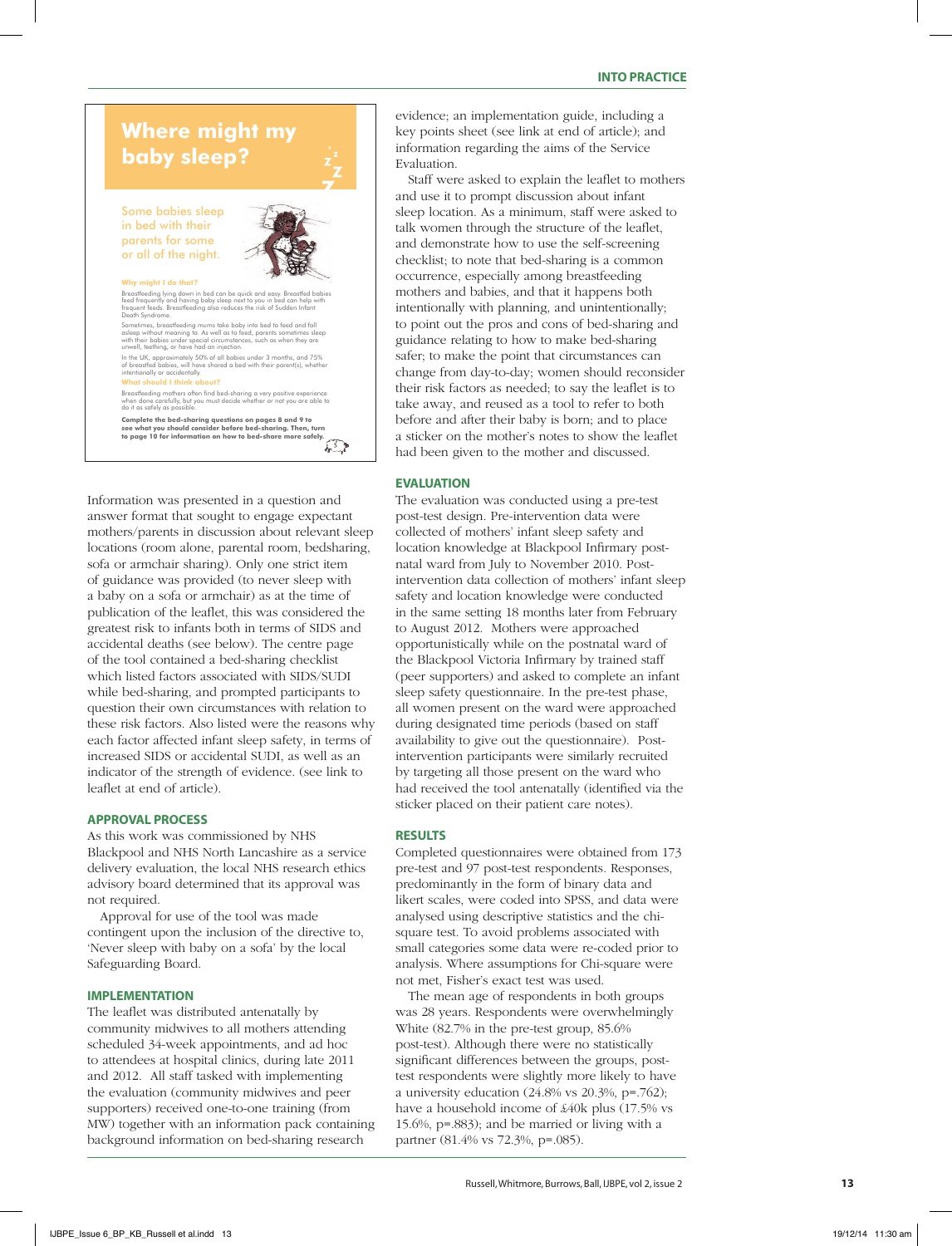#### **KNOWLEDGE BASE**

#### **COT SLEEP & SAFETY**

Questions relating to SIDS and safety risks associated with infants sleeping in a cot indicated that pre-test respondents were well informed that it was unsafe for a baby to sleep on its front; to have pillows or soft toys in the cot; or to have excess clothes or bedding. Post-test responders had significantly greater awareness of the risk associated with locating the baby's cot in a separate room, and smoking in pregnancy (see link to Table 1 at end of article).

### **SLEEP SHARING & SAFETY**

Regarding potential risks associated with sharing a sleep surface with an adult, post-test participants displayed greater understanding of the relevance of bed-sharing safety guidance. A greater proportion were aware of the association between SIDS and bed-sharing with smoking in pregnancy; alcohol consumption; consumption of drugs or medication; sofa sharing; parental tiredness; never breastfeeding; and infant prematurity (see link to Table 2 at end of article).

## **SLEEP LOCATION**

Pre-test respondents were well informed that it was safe for a newborn baby to sleep in the parents' room, and unsafe for a baby to sleep with a parent on a chair or sofa, or to sleep on an adult bed alone. Questions relating to sleeping in a room alone, in bed with a parent, or in a room with another child produced inconsistent responses. Knowledge of safe infant sleep location was significantly greater in the post-test group regarding the risks associated with placing newborn babies in a room alone for sleep. A greater proportion of post-test respondents were also aware that sleep environments lacking an adult presence (such as sharing a room with a sibling) increased infant risk, although the difference in responses did not reach statistical significance. Assessments of whether different sleep locations were acceptable for newborns when appropriate safety guidelines were followed revealed greater awareness of safety issues regarding both lack of adult presence and bedsharing (see link to Table 3 at end of article).

#### **BENEFITS AND PREVALENCE OF BED-SHARING**

A greater proportion of mothers in the post-test group were aware of reasons for bed-sharing; the prevalence of bed-sharing; and that bed-sharing may happen both accidentally and deliberately (see link to Tables 4-6 at end of article).

#### **DISCUSSION**

The responses of mothers captured following the birth of their baby suggest that the 'Where might my baby sleep?' educational intervention, when delivered by appropriately trained staff, is an effective tool for facilitating discussions of safe sleep with pregnant women and increasing their knowledge of risks and benefits of different infant sleep locations.

Knowledge of bed-sharing was greater in the intervention group. Importantly, knowledge that bed-sharing is common in UK with around 50 percent of babies bed-sharing by 3 months, and that this happens both accidentally as well as deliberately, was also greater. This awareness is important as many parents do not plan antenatally to bed-share, but postnatally find themselves bed-sharing unintentionally, or in an unplanned way, without considering the safety of the bedsharing environment in advance (Ball et al., 1999, Hooker et al., 2000). Knowledge of both benefits of, and contraindications to, bed-sharing was also improved; however, results indicate that mothers lacked an understanding of the distinction between factors related to SIDS and those associated with accidental death. Educating women about this distinction was not one of the aims this project, however.

The tool was viewed favourably by the recipients, and by staff involved in delivering the tool. Positive feedback was received during, and following, the implementation phase from local peer supporters and Health Visitors:

"There was a great deal of very positive feedback from Star Buddy peer supporters and Health Visitors – to such an extent that people hoard their copies and can't understand why they can't use them [post-intervention]!!!" (Health Professional, pers. comm.)

'The feedback I had was positive, the parents liked the look and layout of the booklet. They also liked the idea of being able to read it, put it down then go back to it. I think there is lots of information to absorb and this was well presented.'

#### **LIMITATIONS**

A major limitation affecting this study was the relatively long period separating pre- and post-test data collection. This occurred due to an increase in rapid discharge of women from the maternity unit during the course of the project. Although a dedicated, funded, peer supporter was used to check patient notes for project stickers, and to administer the questionnaire, many women who received the tool antenatally were missed in the post-test phase due to a short (6-hour) discharge. Potentially therefore, factors external to the project may have had an opportunity to influence participants' knowledge about infant sleep safety during the course of the project; however, we are not aware of any local or national campaigns or events occurring during the relevant time period which may have had this effect.

Due to lack of resources we were unable to assess the fidelity with which the intervention protocol was followed by staff delivering the tool, or provide refresher training or coaching to these staff regarding questions arising during discussions with mothers. The addition of refresher training and coaching would be an important improvement for future development of this tool. We were also unable to assess whether the time constraints of the antenatal appointment affected staff's ability to